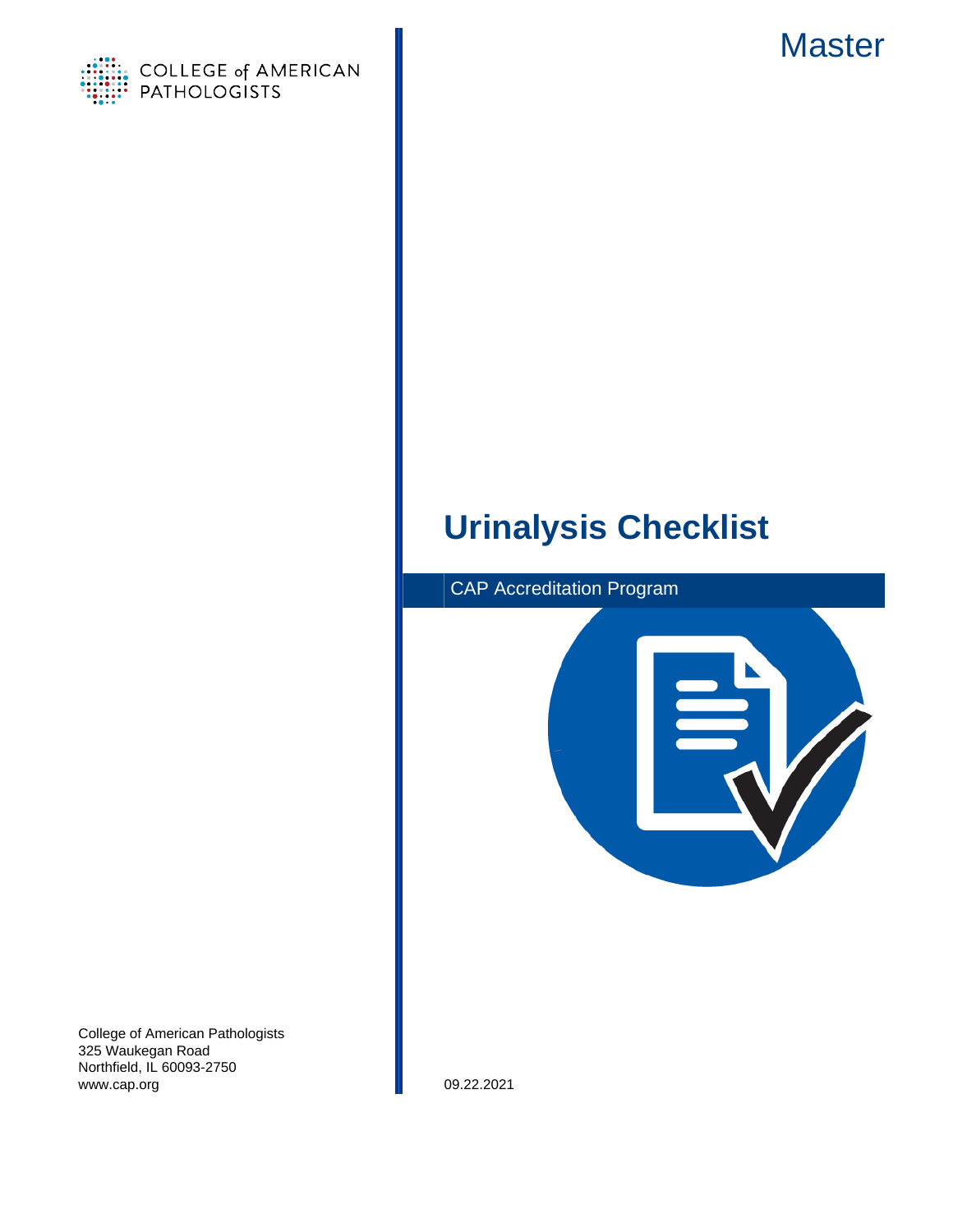### **Disclaimer and Copyright Notice**

On-site inspections are performed with the edition of the Checklists mailed to a facility at the completion of the application or reapplication process, not necessarily those currently posted on the website. The checklists undergo regular revision and a new edition may be published after the inspection materials are sent.

For questions about the use of the Checklists or Checklist interpretation, email [accred@cap.org](mailto:accred@cap.org) or call 800-323-4040 or 847-832-7000 (international customers, use country code 001).

The Checklists used for inspection by the College of American Pathologists' Accreditation Programs have been created by the CAP and are copyrighted works of the CAP. The CAP has authorized copying and use of the checklists by CAP inspectors in conducting laboratory inspections for the Council on Accreditation and by laboratories that are preparing for such inspections. Except as permitted by section 107 of the Copyright Act, 17 U.S.C. sec. 107, any other use of the Checklists constitutes infringement of the CAP's copyrights in the Checklists. The CAP will take appropriate legal action to protect these copyrights.

All Checklists are ©2021. College of American Pathologists. All rights reserved.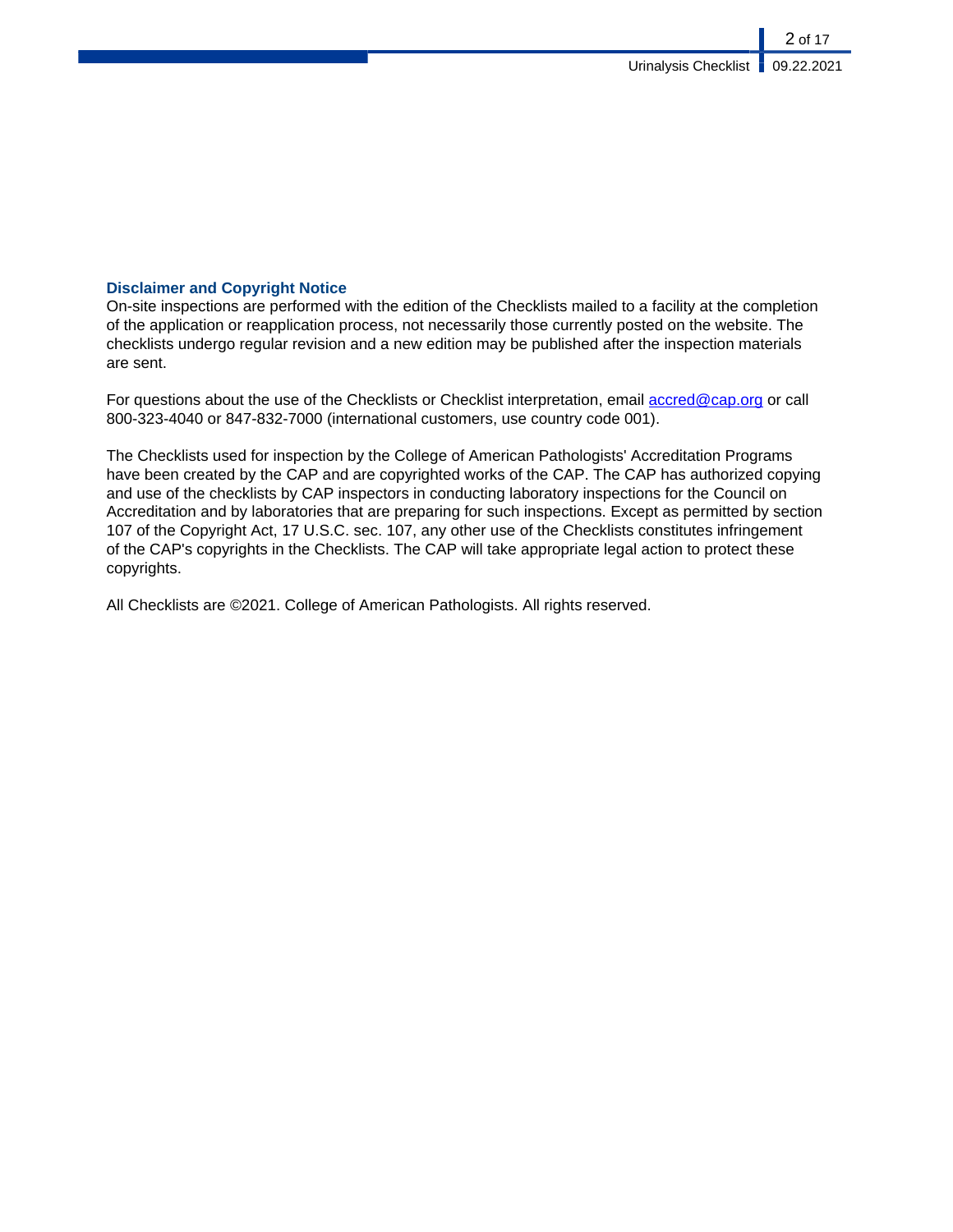3 of 17 Urinalysis Checklist | 09.22.2021

# **Urinalysis Checklist**



## TABLE OF CONTENTS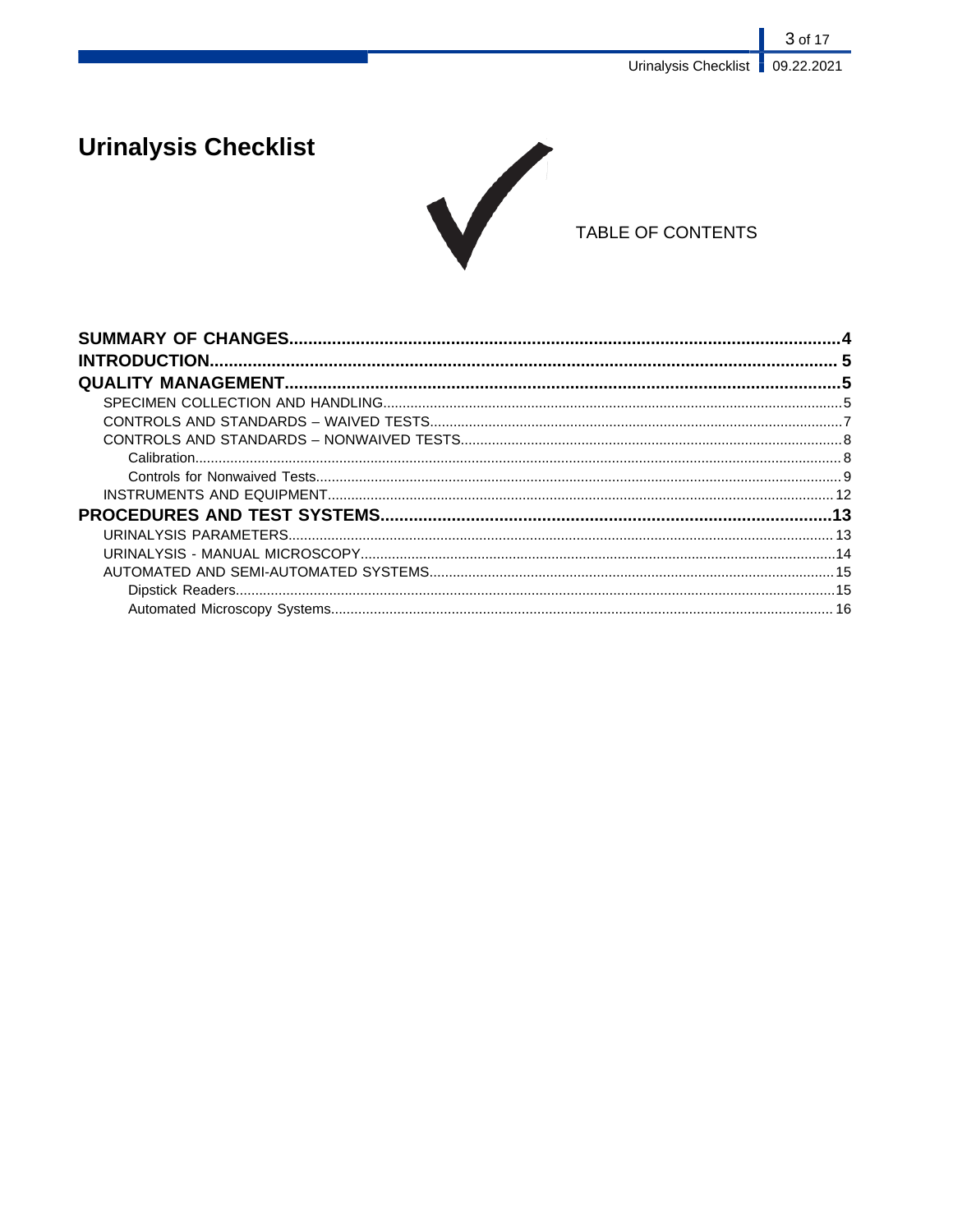## **ON-LINE CHECKLIST AVAILABILITY AND RESOURCES**

Participants of the CAP accreditation programs may download the checklists from the CAP website (cap.org) by logging into e-LAB Solutions Suite. They are available in different checklist types and formatting options, including:

- Master contains ALL of the requirements and instructions available in PDF, Word/XML or Excel formats
- Custom customized based on the laboratory's activity (test) menu; available in PDF, Word/XML or Excel formats
- Changes Only contains only those requirements with significant changes since the previous checklist edition in a track changes format to show the differences; in PDF version only. Requirements that have been moved or merged appear in a table at the end of the file.

A repository of questions and answers and other resources is also available in e-LAB Solutions Suite under Accreditation Resources, Checklist Requirement Q & A.

## **SUMMARY OF CHECKLIST EDITION CHANGES Urinalysis Checklist 09/22/2021 Edition**

The information below includes a listing of checklist requirements with significant changes in the current edition and previous edition of this checklist. The list is separated into three categories:

- 1. New
- 2. Revised:
	- Modifications that may require a change in policy, procedure, or process for continued compliance; or
	- A change to the Phase
- 3. Deleted/Moved/Merged:
	- **Deleted**
	- Moved Relocation of a requirement into a different checklist (requirements that have been resequenced within the same checklist are not listed)
	- $Mered$  The combining of similar requirements

NOTE: The requirements listed below are from the Master version of the checklist. The customized checklist version created for on-site inspections and self-evaluations may not list all of these requirements.

## NEW Checklist Requirements

None

REVISED Checklist Requirements

| Requirement | <b>Effective Date</b> |
|-------------|-----------------------|
| URN.22000   | 09/22/2021            |
| URN.22300   | 06/04/2020            |
| URN.22400   | 06/04/2020            |
| URN.24370   | 09/22/2021            |
| URN.31250   | 09/22/2021            |
| URN.31400   | 09/22/2021            |
| URN.31700   | 09/22/2021            |

DELETED/MOVED/MERGED Checklist Requirements None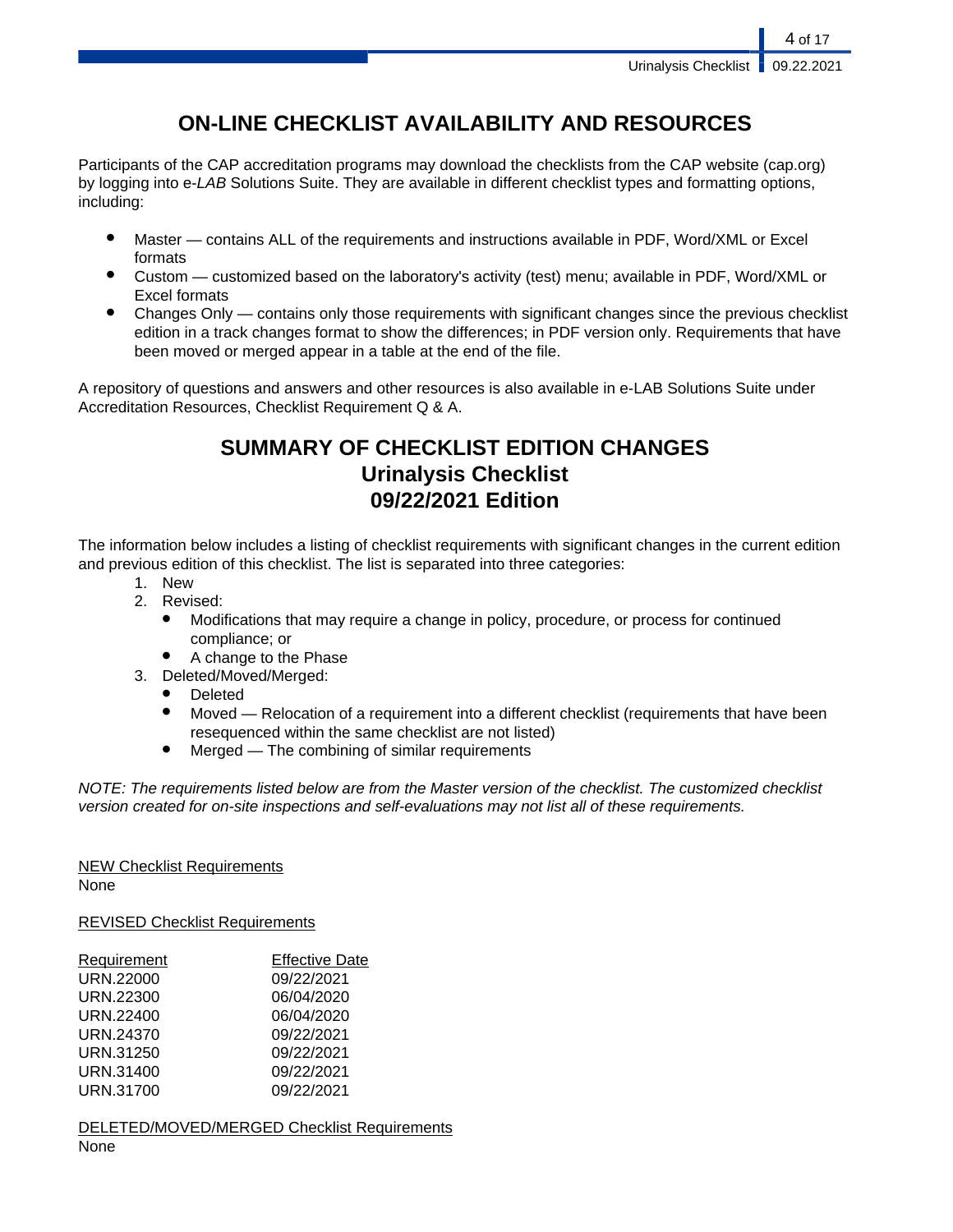## **INTRODUCTION**

This checklist is used in conjunction with the All Common and Laboratory General Checklists to inspect a urinalysis laboratory section or department.

Certain requirements are different for waived versus nonwaived tests. Refer to the checklist headings and explanatory text to determine applicability based on test complexity. The current list of tests waived under CLIA may be found at [http://www.accessdata.fda.gov/scripts/cdrh/cfdocs/cfClia/analyteswaived.cfm.](http://www.accessdata.fda.gov/scripts/cdrh/cfdocs/cfClia/analyteswaived.cfm)

**Laboratories not subject to US regulations:** Checklist requirements apply to all laboratories unless a specific disclaimer of exclusion is stated in the checklist. When the phrase "FDA-cleared/approved test (or assay)" is used within the checklist, it also applies to tests approved by an internationally recognized regulatory authority (eg, CE-marking).

# **QUALITY MANAGEMENT**

## **SPECIMEN COLLECTION AND HANDLING**

## **Inspector Instructions:**

| <b>READ</b>    | Sampling of urinalysis specimen collection and handling policies and procedures |
|----------------|---------------------------------------------------------------------------------|
| <b>OBSERVE</b> | Urine collection instructions for patients                                      |
|                | What is your course of action when you receive unacceptable urine specimens?    |

## **\*\*REVISED\*\* 09/22/2021**

### **URN.22000 Urine Specimen Collection Phase II**

**Written instructions are provided to patients and personnel for the proper collection of clean voided urine specimens (ie, in nursing procedure manual or in specimen collection area).**

NOTE: Proper collection of urine specimens is important to avoid contamination, or deterioration of constituents. Instructions must be available to all personnel that collect urine specimens to outline proper specimen collection. While not required, the CAP suggests having instructions in foreign languages common to the population served by the laboratory.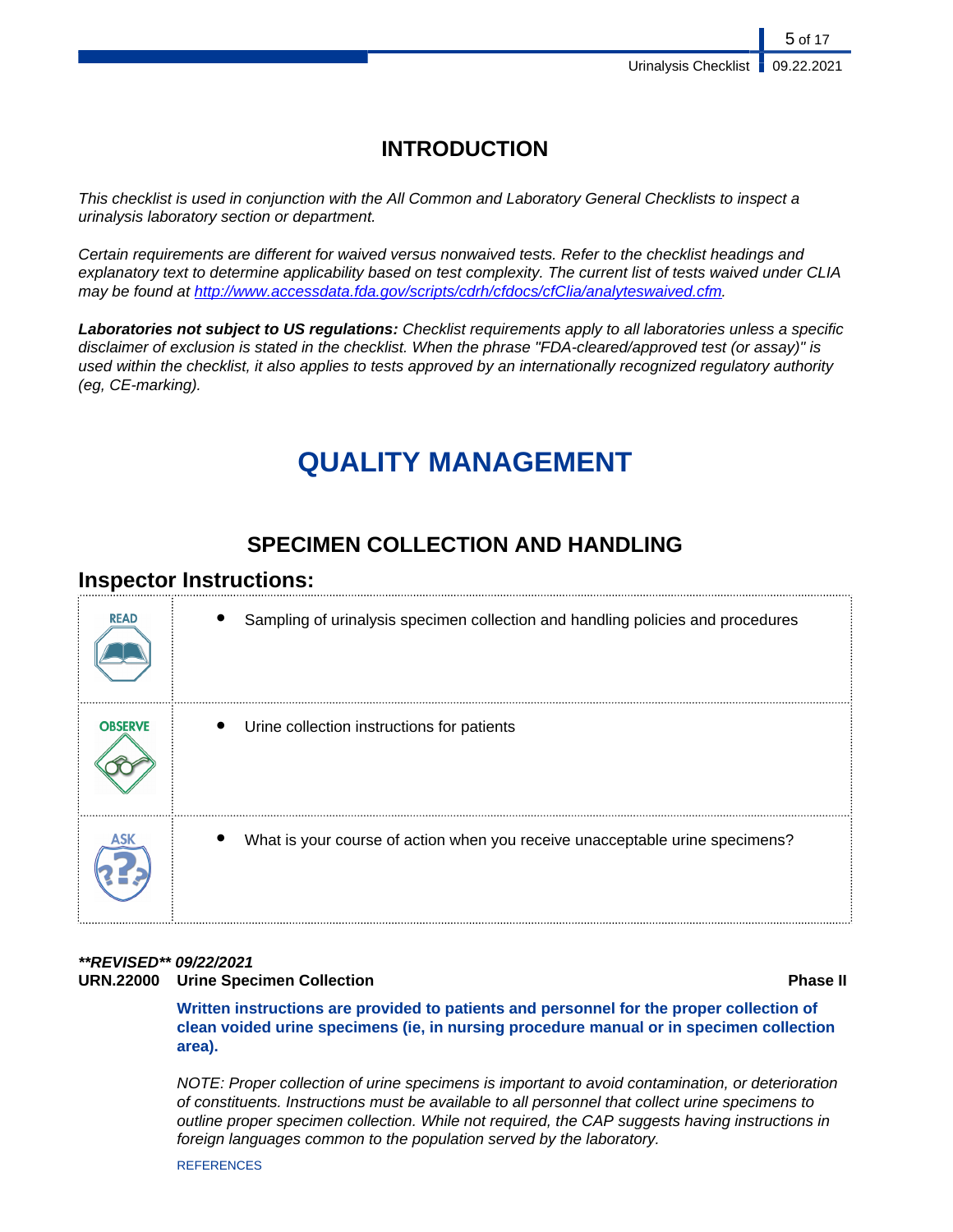1) Clinical and Laboratory Standards Institute (CLSI). Urinalysis; Approved Guideline - Third Edition. CLSI Document GP16-A3. (ISBN 1-56238-687-5). Clinical and Laboratory Standards Institute, 940 West Valley Road, Suite 1400, Wayne, PA 19087-1898, USA, 2009.

#### **\*\*REVISED\*\* 06/04/2020**

**URN.22300 Urine Specimen Examination Phase II**

6 of 17

#### **Urine specimens without chemical preservative or refrigeration are examined within two hours of collection.**

#### **Evidence of Compliance:**

- Written procedure defining criteria for urine specimen handling **AND**
- ✓ Records of time of collection and examination

#### **REFERENCES**

- 1) Haber MH. Quality assurance in urinalysis. Clinics in Lab Med. 1998;8:432-436
- 2) Clinical and Laboratory Standards Institute (CLSI). Urinalysis; Approved Guideline Third Edition. CLSI Document GP16-A3. (ISBN 1-56238-687-5). Clinical and Laboratory Standards Institute, 940 West Valley Road, Suite 1400, Wayne, PA 19087-1898, USA, 2009.
- 3) Howanitz PJ, et al. Timeliness of urinalysis. A College of American Pathologists Q-Probes study of 346 small hospitals. Arch Pathol Lab Med. 1997;121:667-672
- 4) Semeniuk H, et al. Evaluation of the leukocyte esterase and nitrite urine dipstick screening tests for detection of bacteriuria in women with suspected uncomplicated urinary tract infections. J Clin Microbiol. 1999;37:3051-3052

#### **\*\*REVISED\*\* 06/04/2020 URN.22400 Urine Preservation Phase II**

**There is a written procedure defining the method for urine preservation (refrigeration or specified preservative) within the laboratory for all tests when analysis is to be delayed.**

NOTE: If testing is unavoidably delayed (night collection, etc.), the laboratory must define the method for appropriate preservation of specimens to maintain integrity of cells and formed elements.

- Refrigeration of urine may be acceptable because it inhibits bacterial growth; however, it does not prevent the lytic effects of low specific gravity or alkaline pH and may induce urine crystal formation.
- Preparations that contain boric acid/sorbitol or release formaldehyde may be effective preservatives for some, but not all, urine tests. If preservatives are used, the procedure must include instructions to indicate which preservative was added. In addition, the testing procedure must also identify any pre-analytic errors attributable to such preservatives.

#### **Evidence of Compliance:**

Written procedure for urine specimen preservation

- Delanghe JR, Speeckaert MM. Preanalytics in urinalysis. Clin Biochem. 2016;49(18):1346-50.
- 2) Clinical and Laboratory Standards Institute (CLSI). Urinalysis; Approved Guideline Third Edition. CLSI Document GP16-A3. (ISBN 1-56238-687-5). Clinical and Laboratory Standards Institute, 940 West Valley Road, Suite 1400, Wayne, PA 19087-1898, USA, 2009.
- 3) Howanitz PJ, et al. Timeliness of urinalysis. A College of American Pathologists Q-Probes study of 346 small hospitals. Arch Pathol Lab Med. 1997;121:667-672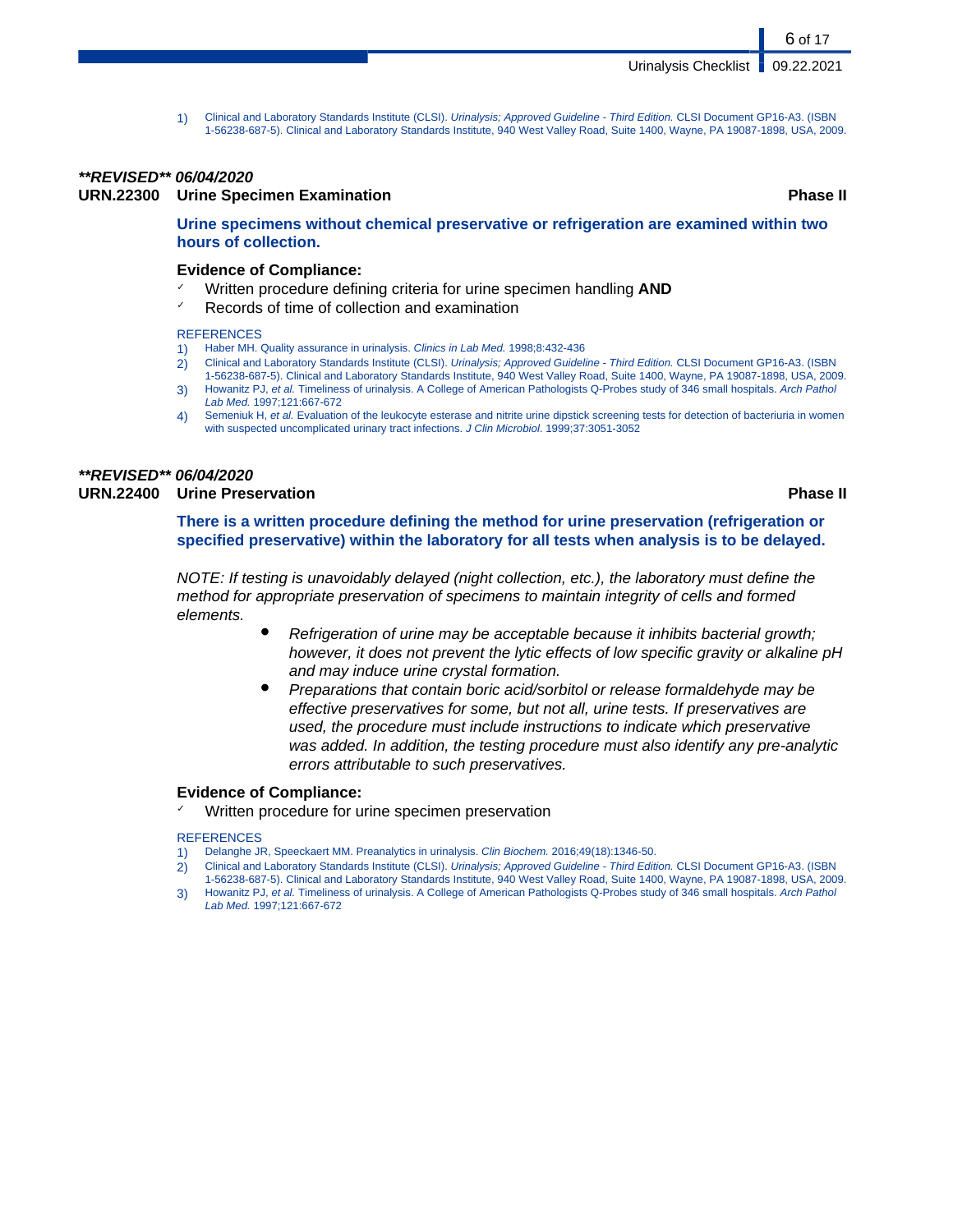## **CONTROLS AND STANDARDS – WAIVED TESTS**

## **Inspector Instructions:**

| <b>READ</b>     | Sampling of quality control policies and procedures<br>Sampling of QC records                                                                                                                                                         |
|-----------------|---------------------------------------------------------------------------------------------------------------------------------------------------------------------------------------------------------------------------------------|
| <b>OBSERVE</b>  | Sampling of QC materials (labeling, storage)                                                                                                                                                                                          |
| ASK             | How do you determine when quality control is unacceptable and when corrective<br>actions are needed?                                                                                                                                  |
| <b>DISCOVER</b> | Review a sampling of QC data over the previous two-year period. Select several<br>occurrences in which QC is out of range and follow records to determine if the steps<br>taken follow the laboratory procedure for corrective action |

### **URN.24320 QC - Waived Tests Phase II**

**The laboratory follows manufacturer's instructions for quality control and records and reviews results for acceptability prior to reporting results.**

NOTE: Quality control must be performed according to manufacturer's instructions. To detect problems and evaluate trends, testing personnel or supervisory staff must review quality control data on days when controls are run prior to reporting patient results. The laboratory director or designee must review QC data at least monthly or more frequently if specified in the laboratory QC policy.

With respect to internal controls, acceptable control results must be recorded, at a minimum, once per day of patient testing for each device.\*

\*Acceptable internal control results need not be recorded, if (and only if) an unacceptable instrument control automatically locks the instrument and prevents release of patient results.

### **Evidence of Compliance:**

- ✓ Written procedure consistent with manufacturer's instructions for each waived test **AND**
- Records showing confirmation of acceptable QC results

### **URN.24330 QC Corrective Action - Waived Tests Phase II**

**There is evidence of corrective action when control results exceed defined acceptability limits.**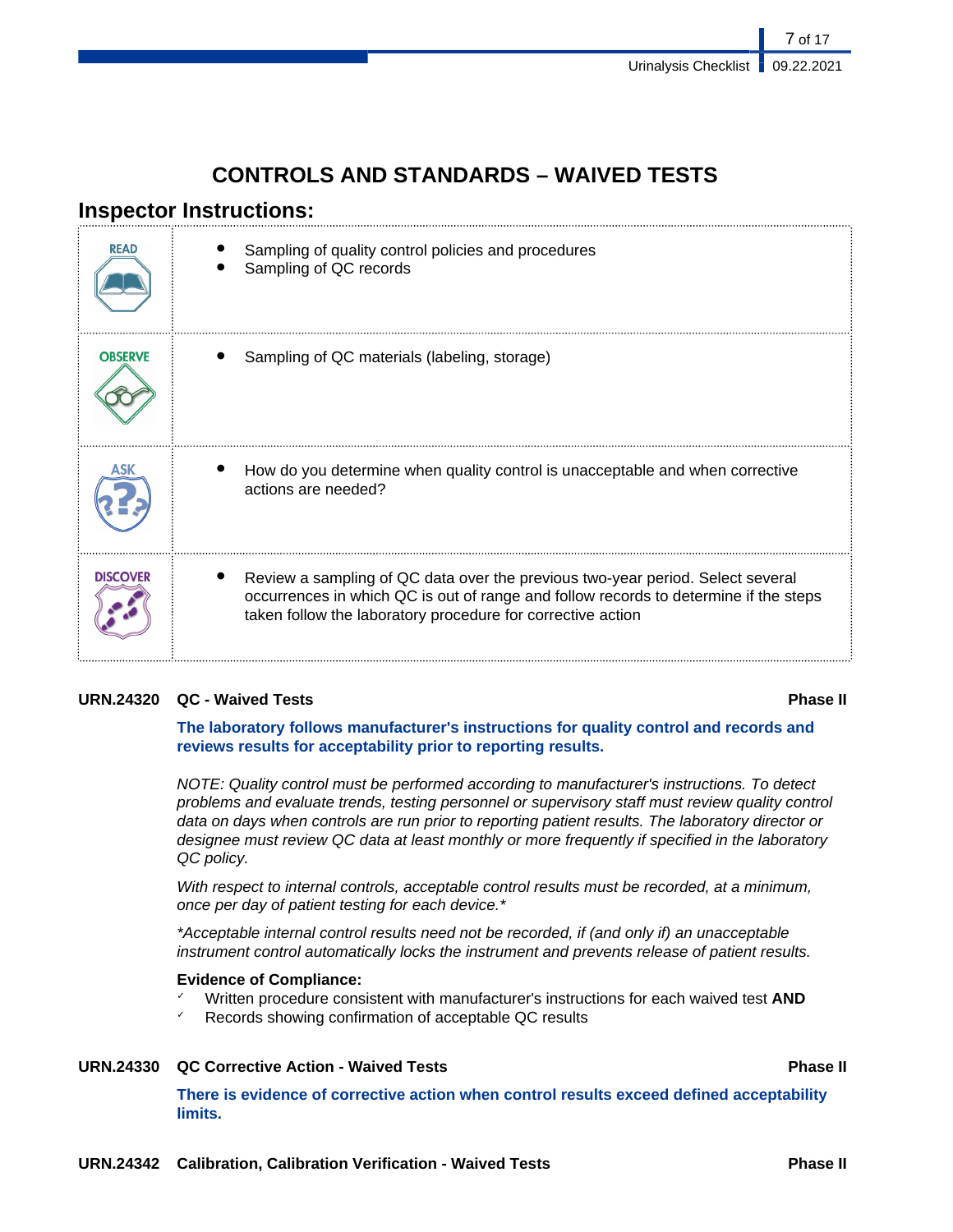8 of 17

**For waived tests, the laboratory follows manufacturer's instructions for calibration, calibration verification, and related functions.**

#### **Evidence of Compliance:**

- ✓ Written procedure consistent with manufacturer's instructions for each waived test **AND**
- Records for calibration/calibration verification/related functions documented as required by the manufacturer **AND**
- Records of recalibration or other appropriate corrective action when calibration verification is unacceptable

## **CONTROLS AND STANDARDS – NONWAIVED TESTS**

## **CALIBRATION**

NOTE: Explanatory notes on calibration may be found in the Chemistry checklist.

## **Inspector Instructions:**

| <b>READ</b>     | Sampling of calibration policies and procedures<br>Sampling of calibration/calibration verification records                                                                |
|-----------------|----------------------------------------------------------------------------------------------------------------------------------------------------------------------------|
|                 | What is your course of action when calibration is unacceptable?<br>When was the last time you performed a calibration procedure and how did you verify<br>the calibration? |
| <b>DISCOVER</b> | Further evaluate the responses, corrective actions and resolutions for unacceptable<br>calibration results                                                                 |

### **URN.24345 Calibration Procedure Phase II**

**Calibration procedures for each test system are appropriate, and the calibration records are reviewed for acceptability.**

NOTE: Calibration is the process of adjusting an instrument or test system to establish a relationship between the measurement response and the concentration or amount of an analyte that is being measured by the test procedure.

Calibration must be performed following manufacturer's instructions, at minimum, including the number, type, and concentration of calibration materials, frequency of calibration, and criteria for acceptable performance.

#### **REFERENCES**

1) Department of Health and Human Services, Centers for Medicare and Medicaid Services. Clinical laboratory improvement amendments of 1988; final rule. Fed Register. 2003(Jan 24): [42CFR493.1255]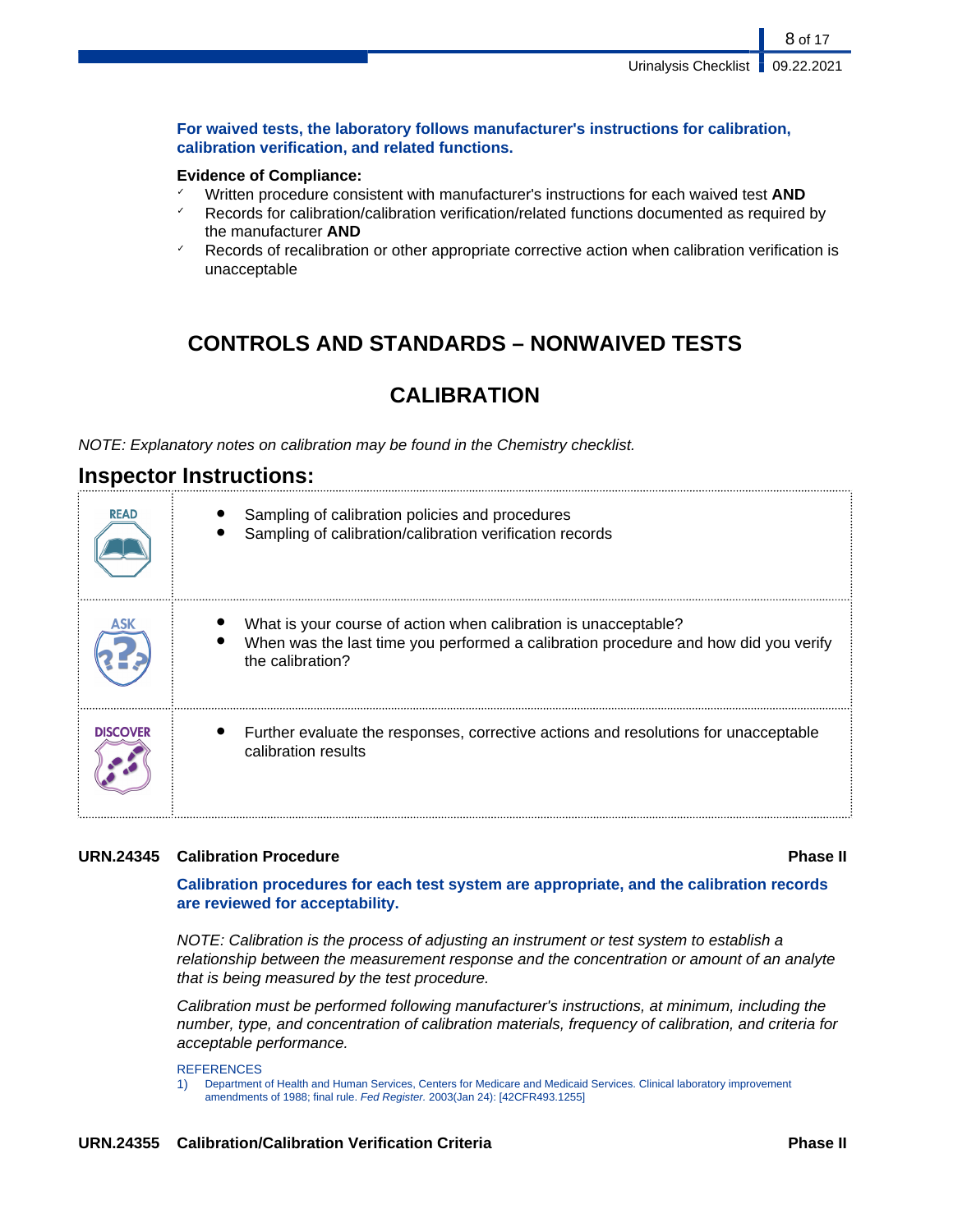9 of 17

### **Criteria are established for frequency of calibration or calibration verification, and the acceptability of results.**

NOTE: Laboratories must either recalibrate or perform calibration verification at least every six months and if any of the following occur:

- 1. At changes of reagent lots unless the laboratory can demonstrate that the use of different lots does not affect the accuracy of patient/client results
- 2. If QC shows an unusual trend or shift or is outside of acceptable limits, and the system cannot be corrected to bring control values into the acceptable range
- 3. After major maintenance or service
- 4. When recommended by the manufacturer

#### **Evidence of Compliance:**

- $\checkmark$  Written policy defining the method, frequency and limits of acceptability of calibration verification for each instrument/test system **AND**
- Records of calibration verification at defined frequency

#### **REFERENCES**

- 1) Department of Health and Human Services, Centers for Medicare and Medicaid Services. Clinical laboratory improvement amendments of 1988; final rule. Fed Register. 2003(Jan 24):7165 [42CFR493.1255]
- 2) Miller WG. Quality control. In: Henry's Clinical Diagnostic and Management by Laboratory Methods, 21st Edition, ed McPherson RA, Pincus MR, Saunders Elsevier, 2007:99-111.

#### **URN.24365 Recalibration Phase II**

**The test system is recalibrated when calibration verification fails to meet the established criteria of the laboratory.**

#### **Evidence of Compliance:**

- ✓ Written policy defining criteria for recalibration **AND**
- Records of recalibration, if calibration or calibration verification has failed

#### **REFERENCES**

1) Department of Health and Human Services, Centers for Medicare and Medicaid Services. Clinical laboratory improvement amendments of 1988; final rule. Fed Register. 2003(Jan 24):7165 [42CFR493.1255]

## **CONTROLS FOR NONWAIVED TESTS**

## **Inspector Instructions:**

| <b>READ</b>     | Sampling of quality control policies and procedures<br>Sampling of QC records, including external and internal quality control processes                                                                                              |
|-----------------|---------------------------------------------------------------------------------------------------------------------------------------------------------------------------------------------------------------------------------------|
|                 | How do you determine when QC is unacceptable and when corrective actions are<br>needed?<br>How does your laboratory verify or establish acceptable quality control ranges?                                                            |
| <b>DISCOVER</b> | Review a sampling of QC data over the previous two-year period. Select several<br>occurrences in which QC is out of range and follow records to determine if the steps<br>taken follow the laboratory procedure for corrective action |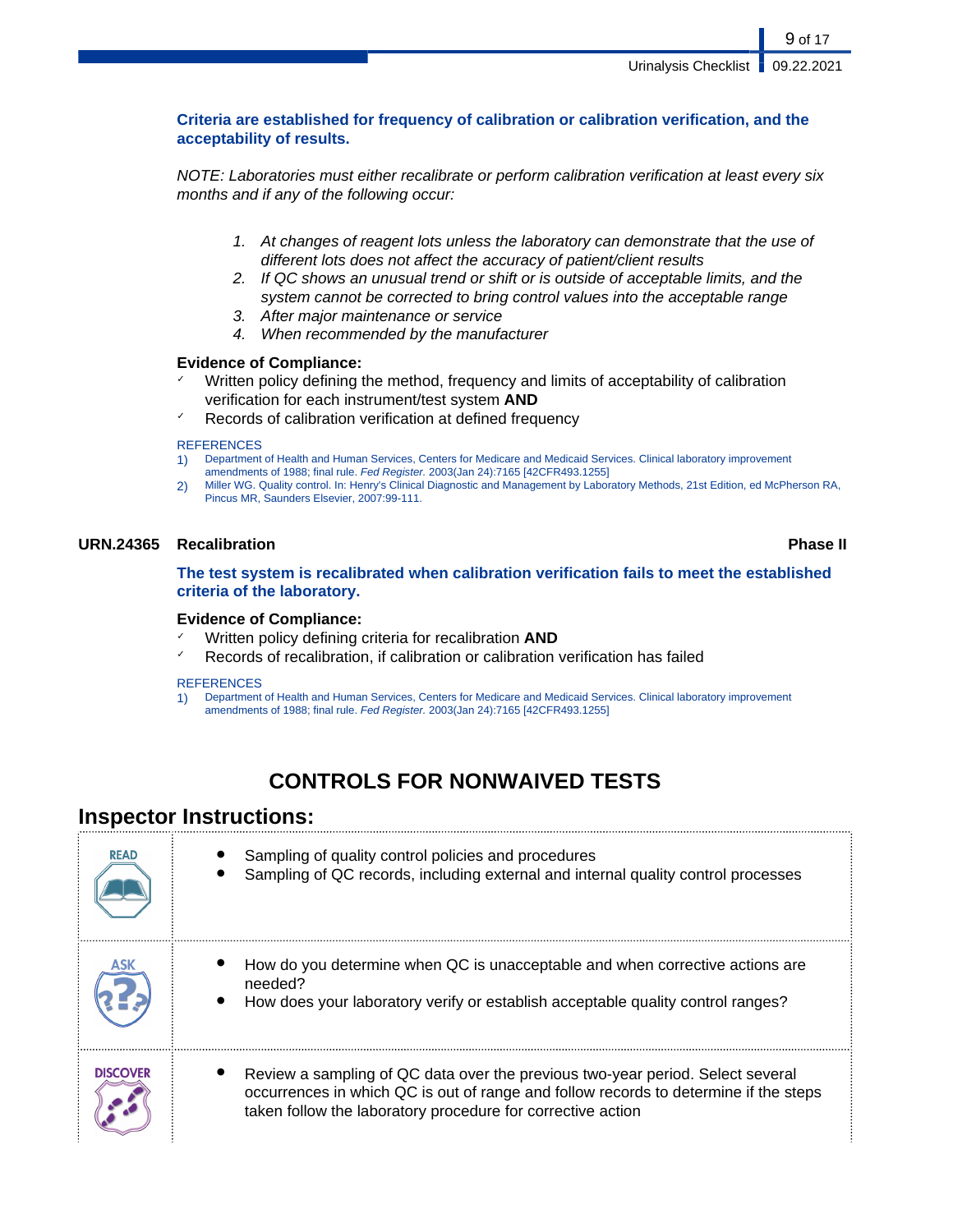Urinalysis Checklist | 09.22.2021

Use QC data to identify tests that utilize internal quality control processes to confirm that any individualized quality control plan (IQCP) is used as approved by the laboratory director

### **\*\*REVISED\*\* 09/22/2021 URN.24370 Daily QC - Nonwaived Tests Phase II**

10 of 17

**Controls are run at least each day testing is performed, or more frequently if specified in manufacturer's instructions, laboratory procedure, or the CAP Checklist, for quantitative and qualitative tests, and when changes occur that may impact patient results.**

NOTE: The laboratory must define the number and type of quality control used and the frequency of testing in its quality control procedures. Control testing is not required on days when patient testing is not performed.

Controls must be run prior to resuming patient testing when changes occur that may impact patient results, including after a change of analytically critical reagents, major preventive maintenance, change of a critical instrument component, or with software changes, as appropriate.

Daily quality controls must be run as follows:

- Quantitative tests two controls at different concentrations at least daily
- Qualitative tests a negative control and a positive control (when applicable) at least daily

If an internal quality control process (eg, electronic/procedural/built-in) is used instead of an external control material to meet daily quality control requirements, the laboratory must have an individualized quality control plan (IQCP) approved by the laboratory director defining the control process, including the frequency and use of external and internal controls. At a minimum, external control materials must be analyzed with new lots and shipments of reagents or more frequently if indicated in the manufacturer's instructions. Please refer to the IQCP section of the All Common Checklist for the eligibility of tests for IQCP and requirements for implementation and ongoing monitoring of an IQCP.

#### **Evidence of Compliance:**

- ✓ Records of QC results including external and internal control processes **AND**
- Written quality control procedures **AND**
- Manufacturer product insert or manual

#### **REFERENCES**

- 1) Department of Health and Human Services, Centers for Medicare and Medicaid Services. Clinical laboratory improvement amendments of 1988; final rule. Fed Register. 2003(Jan 24):3708 [42CFR493.1256(d)(3)(ii)], [42CFR493.1256(d)(6)].
- 2) Clinical and Laboratory Standards Institute (CLSI). User Protocol for Evaluation of Qualitative Test Performance; Approved Guideline —Second Edition. CLSI document EP12-A2 (ISBN 1-56238-654-9). Clinical and Laboratory Standards Institute, 940 West Valley Road, Suite 1400, Wayne, Pennsylvania 19087-1898 USA, 2008.
- 3) Department of Health and Human Services, Centers for Medicare and Medicaid Services. S & C: 16-20-CLIA: Policy Clarification on Acceptable Control Materials Used when Quality Control (QC) is Performed in Laboratories. April 8, 2016.

### **URN.25280 Control Range Establishment or Verification Phase II**

#### **An acceptable control range is established or verified for each lot of control material.**

NOTE: For unassayed control materials, an acceptable control range must be established by repetitive analysis in runs that include previously tested control material. For assayed control materials, control ranges supplied by the manufacturer must be verified.

Control ranges supplied by the manufacturer may be used without verification for qualitative (eg, positive or negative) testing.

#### **Evidence of Compliance:**

Written procedure to establish or verify control ranges **AND**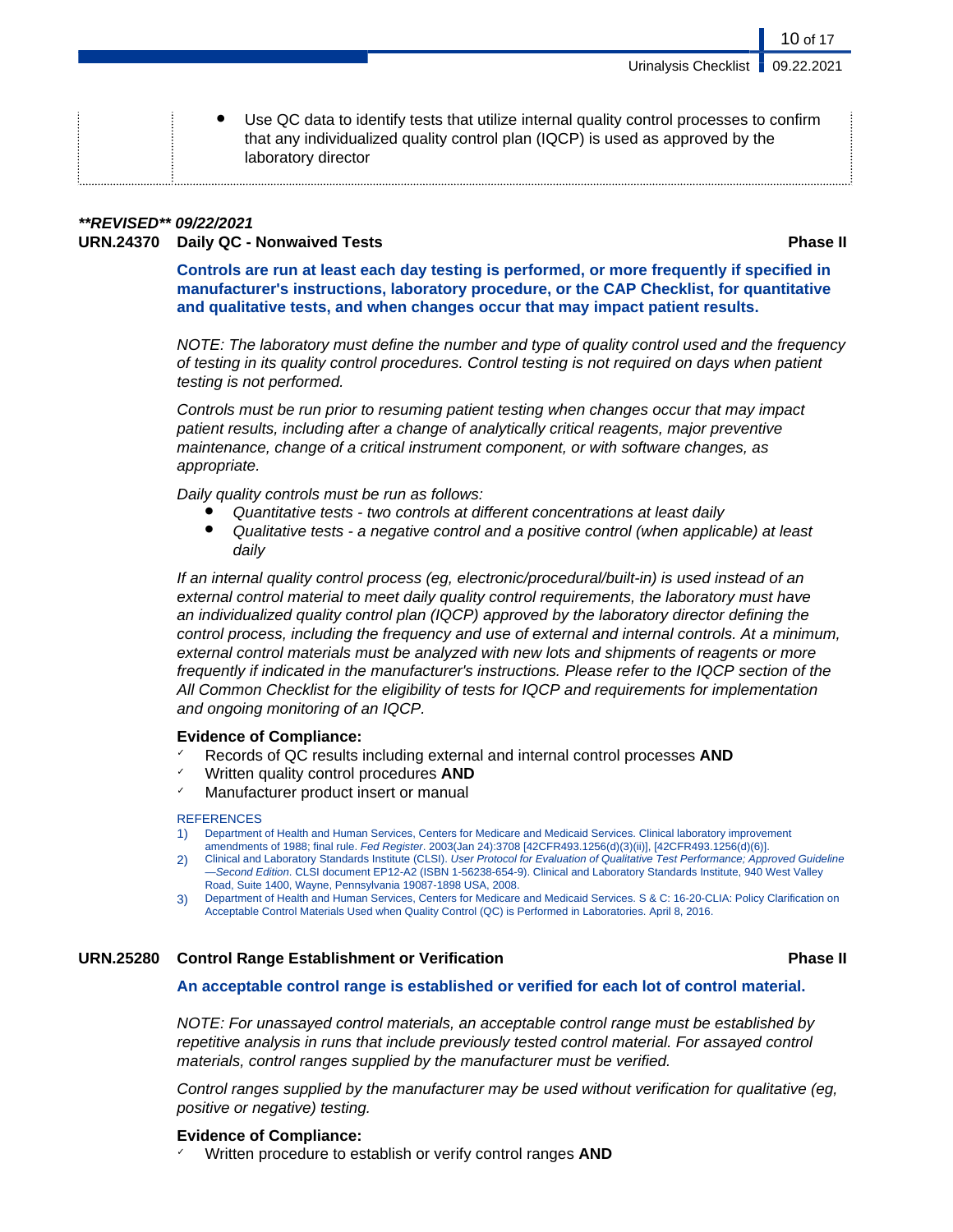11 of 17

Records for control range establishment or verification of each lot

#### **URN.25287 Alternative Control Procedures Phase II**

**If the laboratory performs test procedures for which control materials are not commercially available, there are written procedures for an alternative mechanism to detect immediate errors and monitor test system performance over time. The performance of alternative control procedures must be recorded.**

NOTE: "Performance" includes elements of accuracy, precision, and clinical discriminating power. Examples of alternative procedures may include split sample testing with another method or with another laboratory, the testing of previously tested patient specimens in duplicate, testing of patient specimens in duplicate, or other defined processes approved by the laboratory director.

#### **Evidence of Compliance:**

- ✓ Written procedures for alternative quality control **AND**
- Records of alternative control procedures

#### **REFERENCES**

1) Department of Health and Human Services, Centers for Medicare and Medicaid Services. Clinical laboratory improvement amendments of 1988; final rule. Fed Register. 2003(Jan 24): [42CFR493.1256(h)].

#### **URN.25300 QC Corrective Action Phase II**

### **There are records of corrective actions taken when control results exceed defined acceptability limits.**

NOTE: Patient test results obtained in an analytically unacceptable test run or since the last acceptable test run must be evaluated to determine if there is a significant clinical difference in patient results. Re-evaluation may or may not include re-testing patient samples, depending on the circumstances.

The corrective action for tests that have an IQCP approved by the laboratory director must include an assessment of whether further evaluation of the risk assessment and quality control plan is needed based on the problems identified (eg, trending for repeat failures, etc.).

#### **REFERENCES**

- 1) Department of Health and Human Services, Centers for Medicare and Medicaid Services. Clinical laboratory improvement amendments of 1988; final rule. Fed Register. 2003(Oct 1):1046[42CFR493.1282(b)(2)]
- 2) Department of Health and Human Services, Centers for Medicare and Medicaid Services. Clinical laboratory improvement amendments of 1988; final rule. Fed Register. 2003(Oct 1):[42CFR493.1282(b)(1)(i)].

#### **URN.25350 QC Handling Phase II**

### **Control specimens are tested in the same manner and by the same personnel as patient samples.**

NOTE: QC specimens must be analyzed by personnel who routinely perform patient testing--this does not imply that each operator must perform QC daily, so long as each instrument and/or test system has QC performed at required frequencies, and all analysts participate in QC on a regular basis. To the extent possible, all steps of the testing process must be controlled.

#### **Evidence of Compliance:**

 $\leq$  Records reflecting that QC is performed by the same personnel performing patient testing

#### **REFERENCES**

1) Department of Health and Human Services, Centers for Medicare and Medicaid Services. Clinical laboratory improvement amendments of 1988; final rule. Fed Register. 2003(Jan 24):7166 [42CFR493.1256(d)(7) and (8)].

**URN.25400 QC Confirmation of Acceptability Phase II**

**The results of controls are reviewed for acceptability before reporting results.**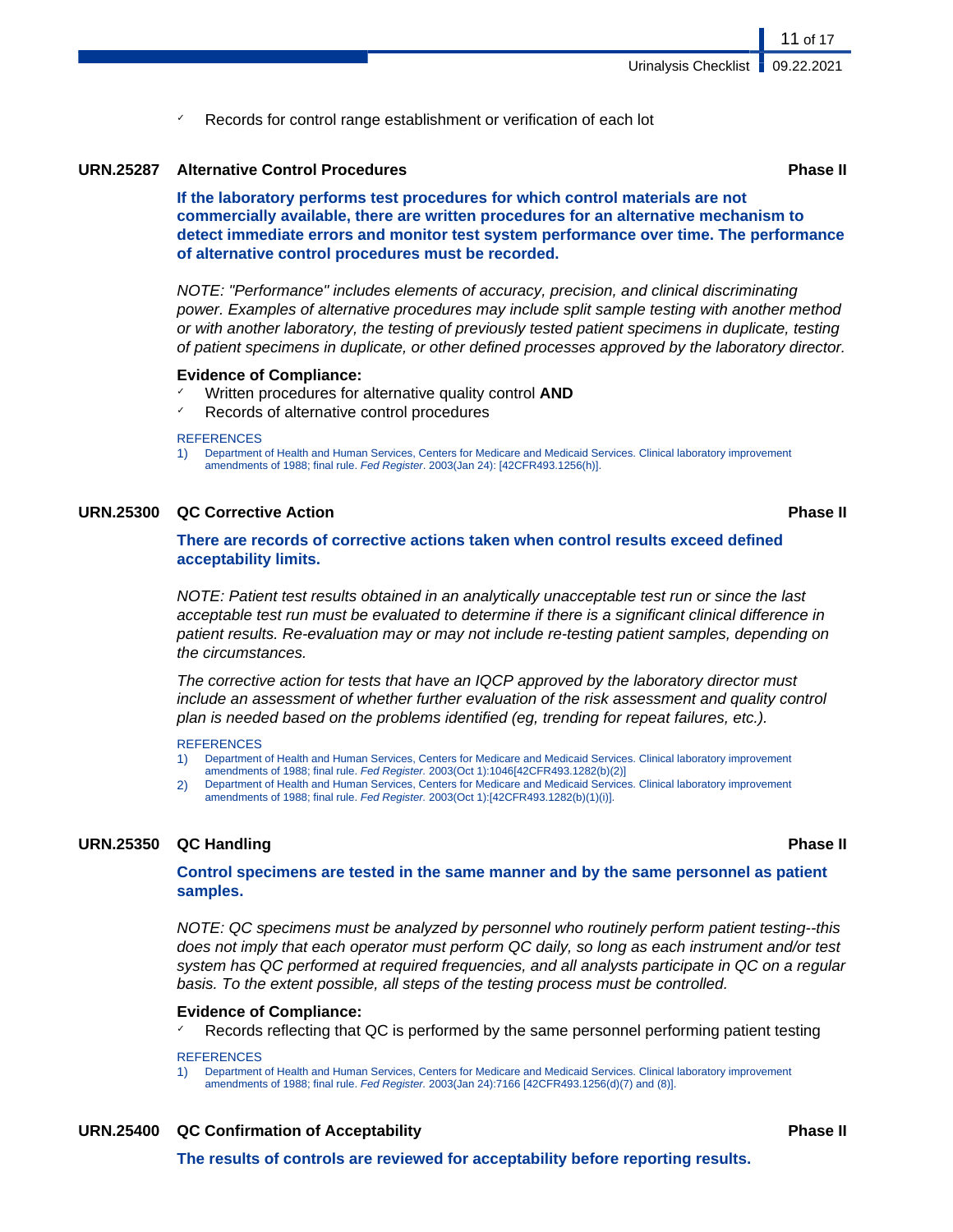#### **Evidence of Compliance:**

- Written policy stating that controls are reviewed and acceptable prior to reporting patient results **AND**
- Records of control result approval

#### **REFERENCES**

1) Department of Health and Human Services, Centers for Medicare and Medicaid Services. Clinical laboratory improvement amendments of 1988; final rule. Fed Register. 2003(Jan 24):7166 [42CFR493.1256(f)]

#### **URN.25750 Monthly QC Review Phase II**

12 of 17

**Quality control data are reviewed and assessed at least monthly by the laboratory director or designee.**

NOTE: The review of quality control data must be recorded and include follow-up for outliers, trends, or omissions that were not previously addressed.

The QC data for tests performed less frequently than once per month should be reviewed when the tests are performed.

The review of quality control data for tests that have an IQCP approved by the laboratory director must include an assessment of whether further evaluation of the risk assessment and quality control plan is needed based on problems identified (eg, trending for repeat failures, etc.).

#### **Evidence of Compliance:**

Records of QC review including follow-up for outliers, trends or omissions

## **INSTRUMENTS AND EQUIPMENT**

The checklist requirements in this section should be used in conjunction with the requirements in the All Common Checklist relating to instruments and equipment.

## **Inspector Instructions:**

| <b>READ</b> | $\bullet$<br>Refractometer calibration check records              |
|-------------|-------------------------------------------------------------------|
|             | How do you verify the function of the refractometer?<br>$\bullet$ |

#### **URN.26100 Refractometer Calibration Check Phase I**

**Refractometers with specific gravity capability are checked at least annually with appropriate solutions of known specific gravity and/or refractive concentration index.**

NOTE: This annual calibration check is required in addition to the daily QC requirement for nonwaived testing.

- 2) Clinical and Laboratory Standards Institute. Laboratory Instrument Implementation, Verification, and Maintenance; Approved
	- Guideline. CLSI Document GP31-A. Clinical and Laboratory Standards Institute, Wayne, PA, 2009.

<sup>1)</sup> Haber MH. Quality assurance in urinalysis. Clinics in Lab Med. 1988;8:432-436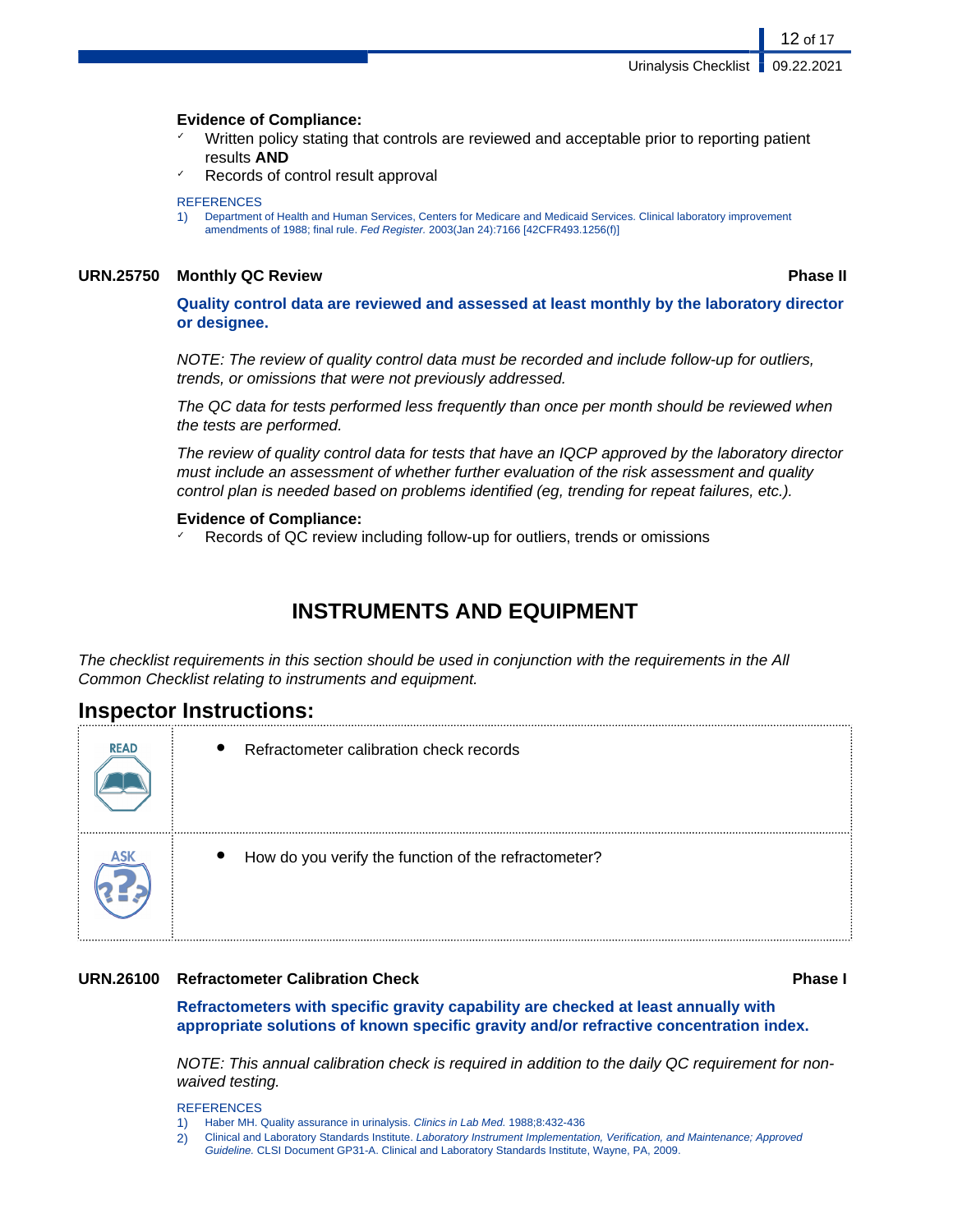# **PROCEDURES AND TEST SYSTEMS**

## **URINALYSIS PARAMETERS**

The elements of a macroscopic urinalysis vary according to the patient population served by a laboratory and the needs of clinicians. A complete routine urinalysis should include at least the following: glucose, protein, blood/hemoglobin, leukocyte esterase, specific gravity, and nitrite. Other analytes (eg, color, clarity, turbidity, bilirubin, ketones, pH and urobilinogen) are optional for CAP accreditation, but their utility should be reviewed with the medical staff served by the laboratory. There are few occasions when the color, clarity, and odor of urine are of clinical significance.

## **Inspector Instructions:**

- **READ**
- Sampling of urinalysis policies and procedures
- Sampling of patient reports with appropriate reportable parameters

### **URN.30425 Microscopic Exam Correlation Phase II**

**There is a written procedure for correlation of microscopic sediment findings (such as casts, RBC or WBC) with macroscopic results (presence of protein, positive occult blood, positive leukocyte esterase, etc.).**

#### **REFERENCES**

- 1) van Nostrand JD, et al. Poor predictive ability of urinalysis and microscopic examination to detect urinary tract infection. Am J Clin Pathol. 2000;113:709-713
- 2) Department of Health and Human Services, Centers for Medicare and Medicaid Services. Clinical laboratory improvement amendments of 1988; final rule. Fed Register. 2003(Jan 24): [42CFR493.1281(b)]

### **URN.30700 Microscopic Exam Phase II**

**Microscopic examination of urine sediment is performed as part of complete urinalysis testing, or there are specific, written criteria defining the circumstances under which the microscopic examination may be omitted/abbreviated.**

NOTE: There is evidence that in random urinalysis screening (hospital admissions, insurance physicals), urines that are yellow and clear and have negative chemical reactions have a markedly low yield on microscopic examination. Optimal service may entail protocols defining when microscopic examination of urine sediment should or should not be done.

#### **Evidence of Compliance:**

- ✓ Written procedure defining criteria for performance of manual microscopic examinations **AND**
- Patient reports with microscopic results **OR** records reflecting procedure for abbreviated testing

- 1) Wenz B, Lampasso JA. Eliminating unnecessary urine microscopy. Results and performance characteristics of an algorithm based on chemical reagent strip testing. Am J Clin Pathol. 1989;92:78-81
- 2) Schumann GB, Friedman SK. Comparing slide systems for microscopic urinalysis. Lab Med. 1996;27:270-277
- 3) Hooper DW. Detecting GD and preeclampsia: effectiveness of routine urine screening for glucose and protein. J Reprod Med. 1996;41:885-888
- 4) Jou WW, Powers RD. Utility of dipstick analysis as a guide to management of adults with suspected infection or hematuria. South Med J. 1998;91:266-269
- van Nostrand JD, et al. Poor predictive ability of urinalysis and microscopic examination to detect urinary tract infection. Am J Clin Pathol. 2000;113:709-713
- 6) Ringsrud KM. Cells in the urine sediment. Lab Med. 2001;32:153-155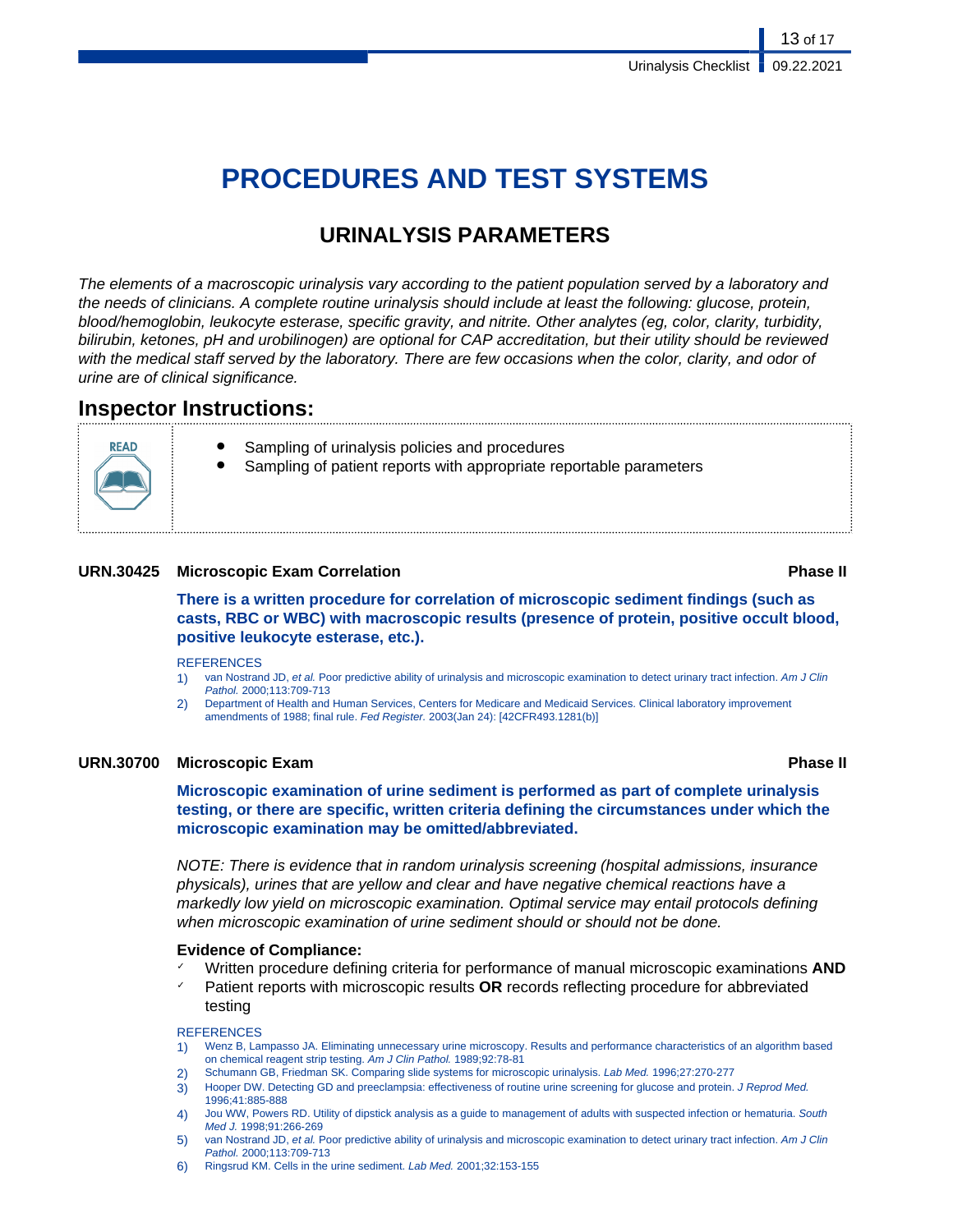Urinalysis Checklist | 09.22.2021

14 of 17

- 7) Roggeman S, Zaman Z. Safely reducing manual urine microscopy analyses by combining urine flow cytometer and strip results. Am J Clin Pathol. 2001;116:872-878
- 8) Clinical and Laboratory Standards Institute. Physician and Nonphysician Provider-Performed Microscopy Testing; Approved Guideline 2nd ed. CLSI document POCT10-A2. Clinical and Laboratory Standards Institute, Wayne, PA, 2011.

## **URINALYSIS - MANUAL MICROSCOPY**

## **Inspector Instructions:**

| <b>READ</b>    | Sampling of urinalysis policies and procedures<br>Sampling of records of morphologic observation consistency evaluation |
|----------------|-------------------------------------------------------------------------------------------------------------------------|
| <b>OBSERVE</b> | Reference materials (atlas, photomicrograph, chart available)                                                           |
|                | How does your laboratory ensure consistency among personnel performing urine<br>sediment morphology?                    |

### **URN.30725 Azoospermic Specimen Result Reporting Phase I**

**For azoospermic and post-vasectomy seminal fluid specimens, the laboratory clearly communicates the findings of the assay and either employs a concentrating technique on seminal fluid or includes a comment in the patient report indicating that a concentrating technique was not performed.**

NOTE: Without a concentration technique, the presence of both motile and non-motile sperm may not be detected. The method for detection of motile and non-motile sperm and the laboratory findings must be clearly communicated on the patient report so that the clinician can interpret the results in context to the method performed. The decision on the method used and extent of testing to be performed should be made in consultation with the medical staff served.

The American Urological Association (AUA) Vasectomy Guideline recommends a careful evaluation of an uncentrifuged specimen and does not recommend centrifugation of the specimen for further assessment. The AUA Guideline also recommends reporting both the presence and absence of sperm and presence or absence of sperm motility on the patient report. If no sperm are seen in the uncentrifuged specimen, the guideline recommends reporting that the presence of sperm is below the limit of detection.

#### **Evidence of Compliance:**

Patient report with concentration findings or appropriate comment indicating that concentration was not performed

- 1) Evaluation of the Azoospermic Male. Fertil Steril. 2008; 90 (S74-7)
- 2) Diagnostic Evaluation of the Infertile Male: A Committee Opinion. Fertil Steril. 2012; 98:294-301
- 3) American Urological Association (AUA) Guideline. American Urological Association Education and Research, Inc. 2012; amended
- 2015. [https://www.auanet.org/guidelines/vasectomy-\(2012-amended-2015\)](https://www.auanet.org/guidelines/vasectomy-(2012-amended-2015))
- 4) Vasectomy Update 2010. Can Urol Assoc J. 2012 October; 4(5):306-309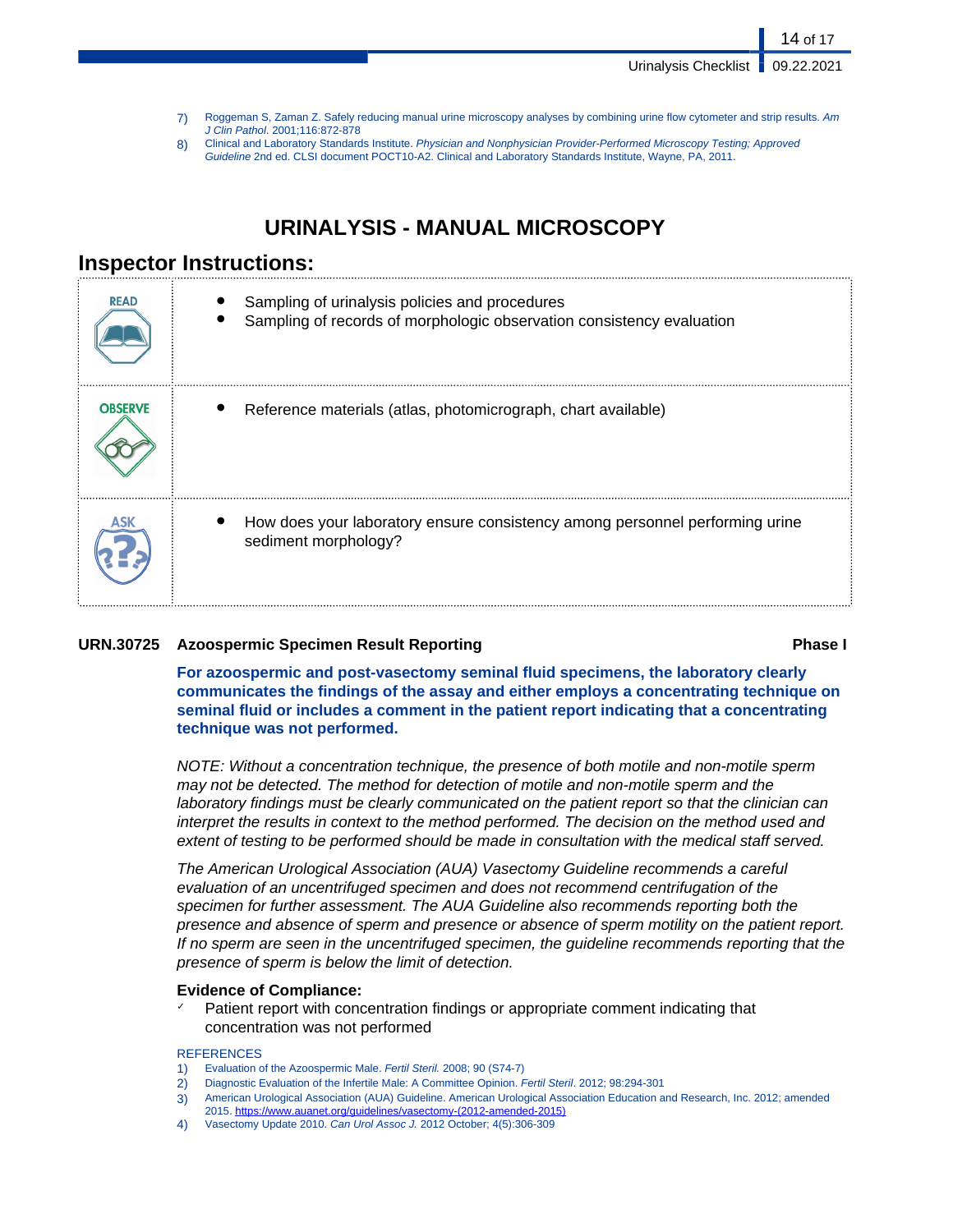#### **URN.30750 Reference Materials Phase I**

**Reference materials (atlases, charts or photomicrographs) are available to assist in the microscopic identification of urine sediment.**

#### **REFERENCES**

- 1) Haber MH, Blomberg D, Galagan K, Glassy EF, Ward PCJ. Color Atlas of the Urinary Sediment: An Illustrated Field Guide Based on Proficiency Testing. Northfield, IL: College of American Pathologists; 2010.
- 2) Etzell JE, Bradley KT, Keren DF, et al. Urinalysis Benchtop Reference Guide: An Illustrated Guide for Cell Morphology. Northfield, IL: College of American Pathologists; 2014.
- 3) Graff L. A handbook of routine urinalysis. Philadelphia, PA: JB Lippincott, 1983
- 4) Brunzel NA. Fundamentals of urine and body fluid analysis.3<sup>rd</sup> ed. Philadelphia, PA: Elsevier Health Sciences, 2012
- 5) King C. Comparison of methods for detecting indinavir crystals in urine. Am J Clin Pathol. 1998;110:540
- 6) Hortin GL, et al. Detection of indinavir crystals in urine. Dependence on method of analysis. Arch Pathol Lab Med. 2000;124:246-250

#### **URN.30800 Morphologic Observation Evaluation Phase II**

**The laboratory evaluates consistency of morphologic observation among personnel performing urine sediment microscopy at least annually.**

NOTE: The laboratory must ensure the identification of urine sediment constituents is reported consistently amongst all personnel performing the microscopic analysis.

Suggested methods to accomplish this include:

- 1. Circulation of a pre-graded set of preserved urine sediments with defined abnormalities involving leukocytes, erythrocytes, casts, bacteria, yeast, etc.
- 2. Multi-headed microscopy
- 3. Use of urine sediment photomicrographs with referee and consensus identifications (eg, former CAP surveys clinical microscopy photomicrographs)
- 4. Digital images

Acceptability criteria for agreement must be determined by the laboratory director or designee. The laboratory must maintain records of performance and record corrective actions taken for personnel demonstrating significant discrepancies from the group consensus.

#### **Evidence of Compliance:**

- Written policy defining the method and criteria used for evaluation of consistency **AND**
- Records of evaluation

#### **REFERENCES**

- 1) Haber MH, Blomberg D, Galagan K, Glassy EF, Ward PCJ. Color Atlas of the Urinary Sediment: An Illustrated Field Guide Based on Proficiency Testing. Northfield, IL: College of American Pathologists; 2010.
- 2) Etzell JE, Bradley KT, Keren DF, et al. Urinalysis Benchtop Reference Guide: An Illustrated Guide for Cell Morphology. Northfield, IL: College of American Pathologists; 2014.
- 3) Astion ML, et al. A web-based system for assessing competency in microscopic urinalysis. Clin Chem. 2000;46:A36
- 4) Kim A, et al. Web-based competency assessment system for microscopic urinalysis. Clin Chem. 2002;48:1608-1611

## **AUTOMATED AND SEMI-AUTOMATED SYSTEMS**

## **DIPSTICK READERS**

### **Inspector Instructions:**



Sampling of urinalysis policies and procedures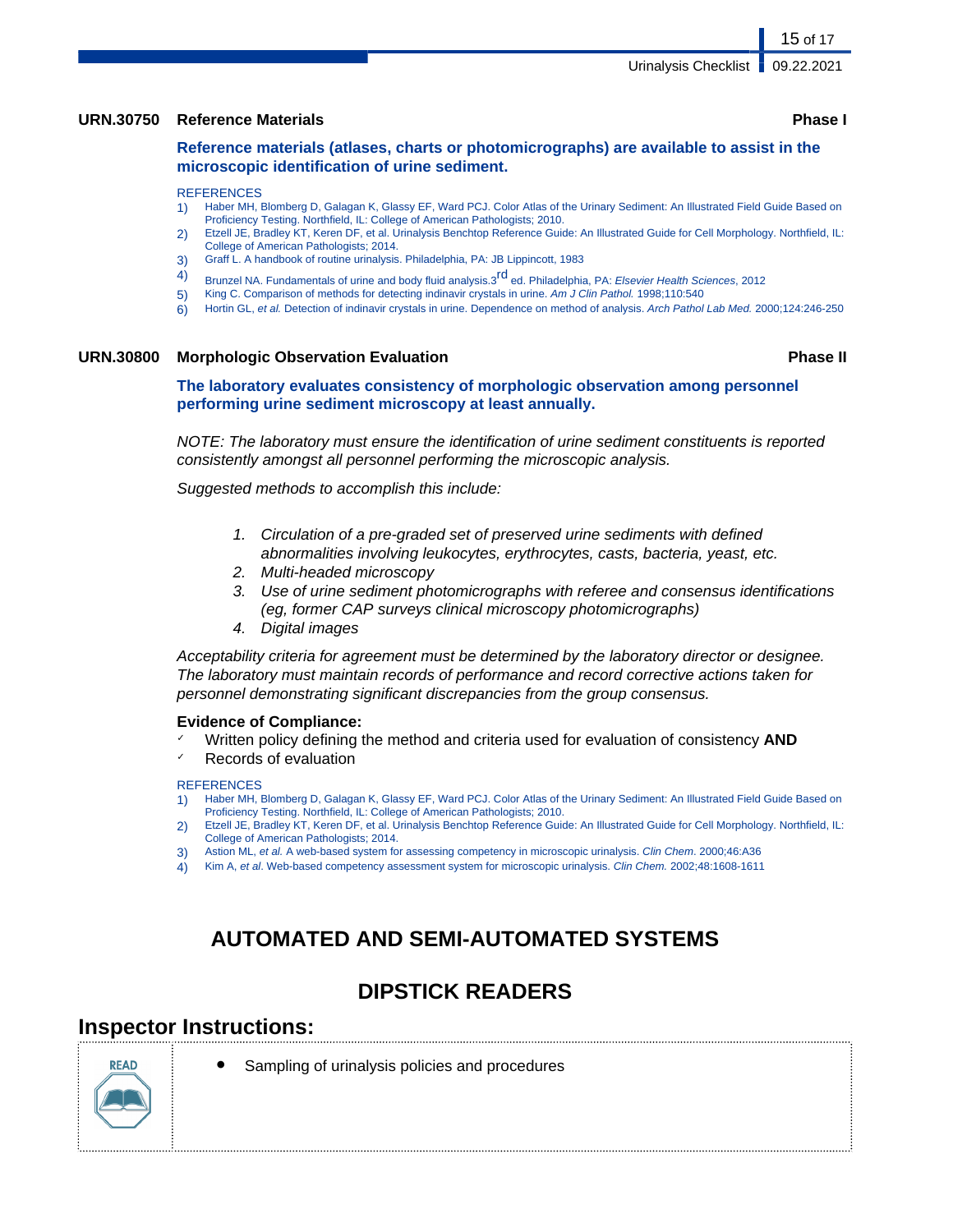#### **\*\*REVISED\*\* 09/22/2021**

**URN.31250 Erroneous Dipstick Reader Results Phase I**

16 of 17

**The laboratory follows written criteria for identifying urine specimens that may give erroneous results by the dipstick reader and evaluates those specimens by alternate means (visual examination or other confirmatory method).**

NOTE: Intensely colored urine specimens may result in false positive dipstick reactions with automated reflectance readers. However, the anomalous color will be apparent when visual evaluation is performed.

**REFERENCES** 

1) De Buys Roessingh AS, et al. Dipstick measurements of urine specific gravity are unreliable. Arch Dis Child. 2001;85:155-157

## **AUTOMATED MICROSCOPY SYSTEMS**

## **Inspector Instructions:**

| <b>READ</b> | Sampling of urinalysis policies and procedures<br>Sampling of automated microscopy QC results, if applicable |
|-------------|--------------------------------------------------------------------------------------------------------------|
|             | How did your laboratory establish reportable range limits for your instrument?                               |

### **\*\*REVISED\*\* 09/22/2021 URN.31400 Erroneous Morphology Results Phase II**

**The laboratory follows written criteria for identifying urine specimens that may give clinically relevant erroneous results.**

NOTE: Excessively turbid urine samples may block aperture flow or interfere with visual detection of pertinent microscopic elements. Manual microscopic examination must be performed if problems are noted with accurate identification or classification of clinically important urine structures, such as casts.

**REFERENCES** 

- 1) Elin RJ, et al. Comparison of automated and manual methods for urinalysis. Am J Clin Pathol. 1986;86:731-737
- 2) Wargotz ES, et al. Urine sediment analysis by the Yellow Iris automated urinalysis workstation. Am J Clin Pathol. 1987;88:746-748
- 3) Carlson DA, Statland BE. Automated urinalysis, In Haber MH, Corwin HL (eds). Urinalysis. Clinics in Lab Med. 1988;8:449-461

#### **URN.31425 Carryover Detection Phase II**

**There is a written procedure for detection and evaluation of potential carryover for the automated microscopy system.**

NOTE: Carryover studies must be performed as part of the initial evaluation of an instrument. Carryover studies should be repeated after major maintenance or repair of the pipetting assembly of the instrument.

If carryover is detected or cannot be evaluated (eg, spermatozoa), the written procedure must include criteria for identifying results that may be affected and define actions to be taken to